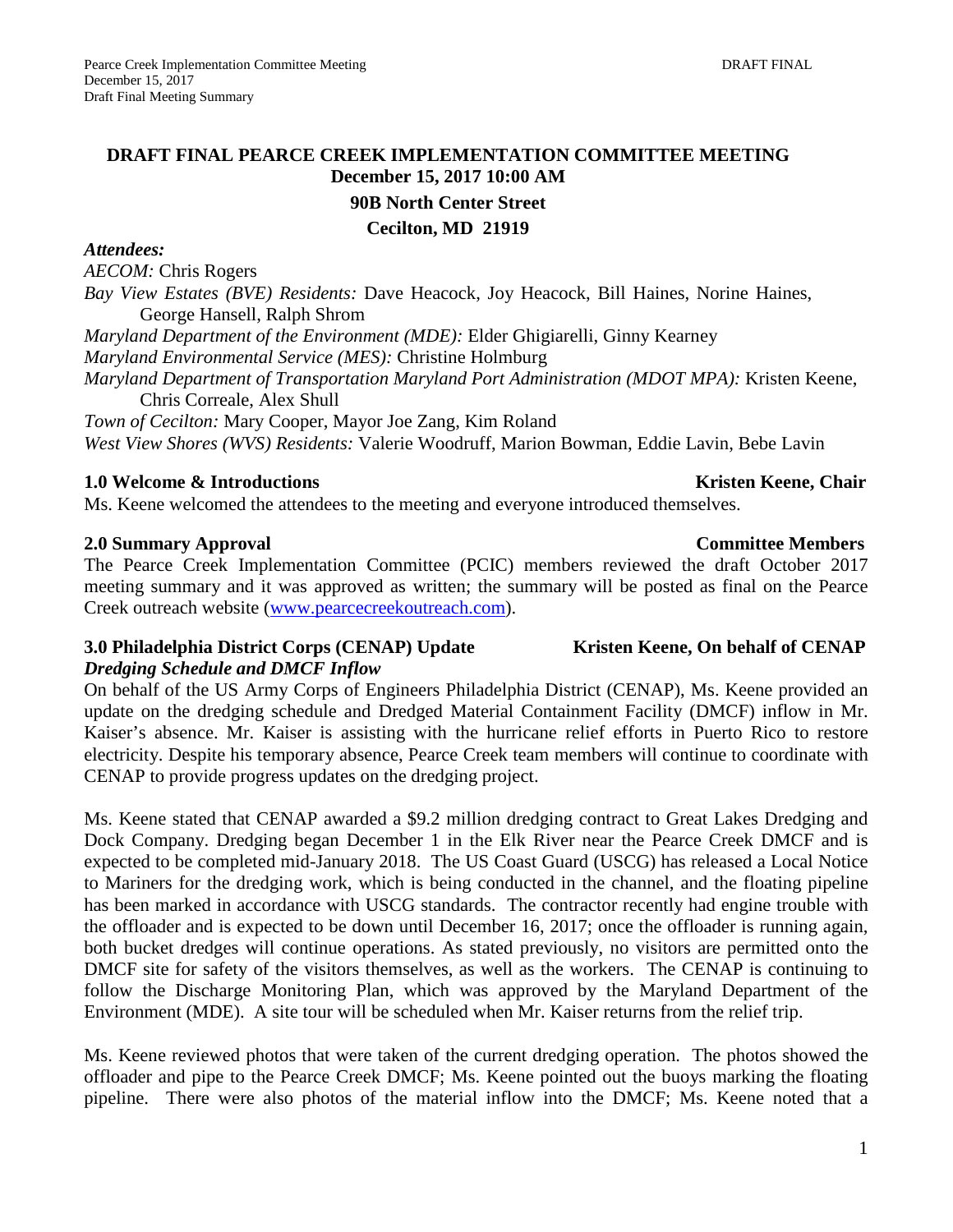membrane was placed underneath the pipe prior to the dredging operation to further protect the DMCF liner. Ms. Kearney asked how many cubic yards were being placed at the DMCF, and the depth of the newly placed dredged material inside the DMCF. Ms. Keene replied that she will follow up with CENAP for more information *(Update: Approximately 650,000 cubic yards will be placed at the Pearce Creek DMCF. Understanding the depth of the newly placed material is challenging since the material will not be uniformly deposited on the bottom of the DMCF considering the DMCF is internally sloped towards the sluice box and the heavier material will settle out.*) Ms. Correale stated that at the Maryland Department of Transportation Maryland Port Administration (MDOT MPA) sites, once the dredging is completed, surveys are conducted within the site to determine the amount of material that is present. This information also helps determine how much air volume is left in the DMCF as the dredged material consolidates. Mr. Hansell asked if the site is kept dry during the off-season. Ms. Correale replied that MDOT MPA attempts to keep their sites dry as it aids crust management (i.e. dewatering, drying, and consolidation process), but precipitation makes it difficult. Mr. Shrom asked if the CENAP used the dredged material for any other projects. Ms. Correale stated that the material can be used for other activities; for instance, the CENAP has other sites with sandier material that is used for other purposes. In August 2017, MDE published new regulatory guidance which would allow material to be removed from the Pearce Creek DMCF and be used for innovative reuses, this would require significant testing that is screened against the US Environmental Protection Agency (EPA) regional screening level criteria. MDOT MPA does not know of any plans by the CENAP to use the material in any other applications.

Mr. Hansell asked if this year's dredging program would be finished by mid-January 2018. Ms. Keene replied that the dredging of the Elk River Range is scheduled to be completed this January, which will conclude the current cycle of dredging. Ms. Correale stated that typically a contract is awarded at the end of the federal fiscal year (September 30); the work would then begin after October 1, 2018 and extend into 2019. Ms. Woodruff stated that there was activity before December 1<sup>st</sup>. Ms. Keene stated that the activity was likely the equipment mobilization efforts, but will follow up with the CENAP (*Update: Dredging operations in the Elk River Range began on December 1, 2017*).

#### **4.0 Drinking Water Line Planning Progress Chris Rogers, AECOM**

# **Mayor Zang, Town of Cecilton**

#### *Water System Construction Updates*

Mr. Rogers stated that the Transmission Main and Distribution System projects are essentially complete. The final completion certification is expected to be issued by the end of the year.

#### *Status of In-home Connections*

As of December  $15<sup>th</sup>$ , the contractor has completed 158 exterior installations, 95 interior connections, and 40 well abandonments. The work has been going smoothly and the plumber has been adapting to the unique situations that each home provides. Regarding the lay-down storage area in Bay View Estates (BVE), Reybold has been directed to tidy up the area. All the material present in the lay-down area is required for the on-lot work, and the space is being utilized properly. Since in-home connections are still being made, the regular flushing regime continues to maintain water quality. Ms. Woodruff asked if flushing would still need to occur, but at a lesser rate, once all of the homes are connected; Mr. Rogers replied that infrequent flushing could still occur. Ms. Haines stated that at times the water pressure is very low and asked why there were pressure changes. Mr. Rogers stated that there should not be wide fluctuations in water pressure; however fluctuations are likely caused by the flushing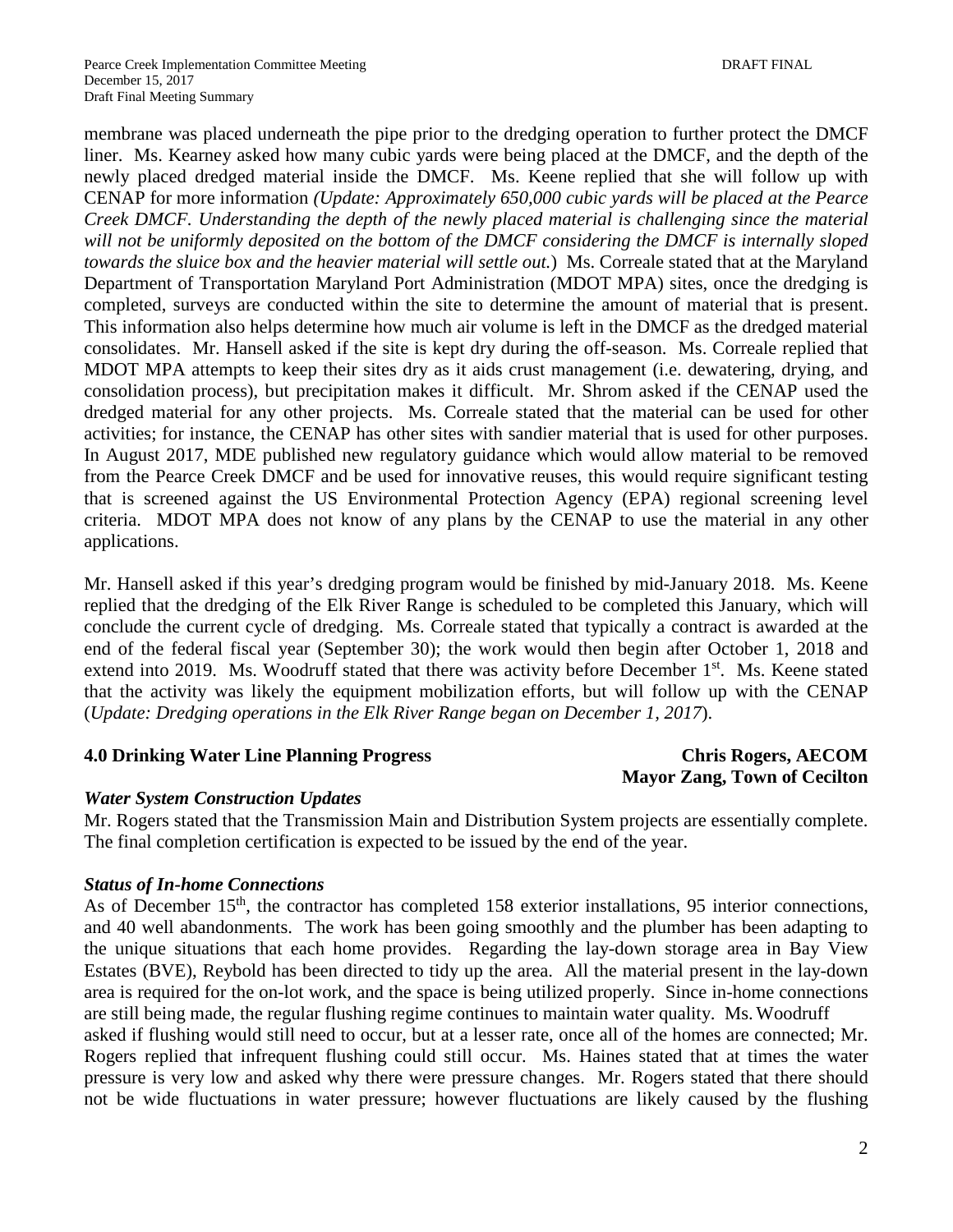activities, which can result in a decrease in pressure. Once the flushing regime slows down or stops, the water pressure will stabilize.

#### *Water System Tour*

Ms. Cooper stated that after receiving feedback from the residents, the Town of Cecilton will hold a tour of the water treatment facility, which can be scheduled sometime after mid-January. Ms. Cooper requested interested parties to call or email the Town of Cecilton with dates for availability.

#### *Water & Fire Hydrant Billing*

Ms. Cooper stated that Kim Roland (410-275-2692; kroland@ceciltonmd.gov) will be the point of contact for all water and fire hydrant billing needs/questions. Mr. Lavin inquired about the letter from the Cecilton Fire Department Fire Chief, as it is being required by homeowner's insurance companies in order to obtain a discount. Mayor Zang stated that a letter from the Fire Chief is available at Town Hall. Ms. Keene stated that the letter will also be available on the Pearce Creek outreach website and a hardcopy will be included with the first billing statement in January. Ms. Woodruff stated that the hydrants can be paid for all at once as opposed to monthly installments and recommended that the Town of Cecilton notify residents of that option. Ms. Cooper stated that the Town of Cecilton will include a newsletter with the first billing statement, which will contain information regarding hydrant payment options.

### **5.0 MPA Updates Kristen Keene, MPA**

#### *Exterior Monitoring Update*

Ms. Keene stated that the spring 2017 exterior monitoring results and reporting information is being finalized and will be provided to the PCIC at the February 2018 meeting. Ms. Keene explained that the Pearce Creek Exterior Monitoring Program is a voluntary effort conducted by MDOT MPA. The monitoring program includes the collection of sediment and water quality data, as well as benthic community (i.e. bottom-dwelling organisms) samples in the Pearce Creek Lake and Elk River, to evaluate existing baseline environmental conditions surrounding the DMCF. Two years of baseline data have been collected and the initial post-baseline monitoring event will be conducted in spring 2018, and the data will be evaluated to determine if there are any trends or changes in the environmental conditions.

#### *DMMP Outreach*

Ms. Keene stated that the Dredged Material Management Program (DMMP) is a State program, which was set in statute in 2001 and includes a rolling 20-year plan outlining the management of the State's dredging requirements. The two primary requirements of the DMMP include: 1) the need to regularly remove material from the Port of Baltimore's shipping channels; and 2) ensuring adequate placement capacity for dredged material or alternative management solutions, such as reuse. MDOT MPA is fortunate to have a very active and engaged constituency of DMMP advisory committees and stakeholders to help ensure the sustainability of the DMMP program. The PCIC serves as one of the committees that contribute to the long-term sustainable planning for dredged material management solutions.

The DMMP annual meeting was held on November 3, 2017 and over 100 advisory committee members and interested citizens attended. The annual meeting is part of an ongoing effort by MDOT MPA to engage the public, especially those communities near port facilities, in the DMMP process. The keynote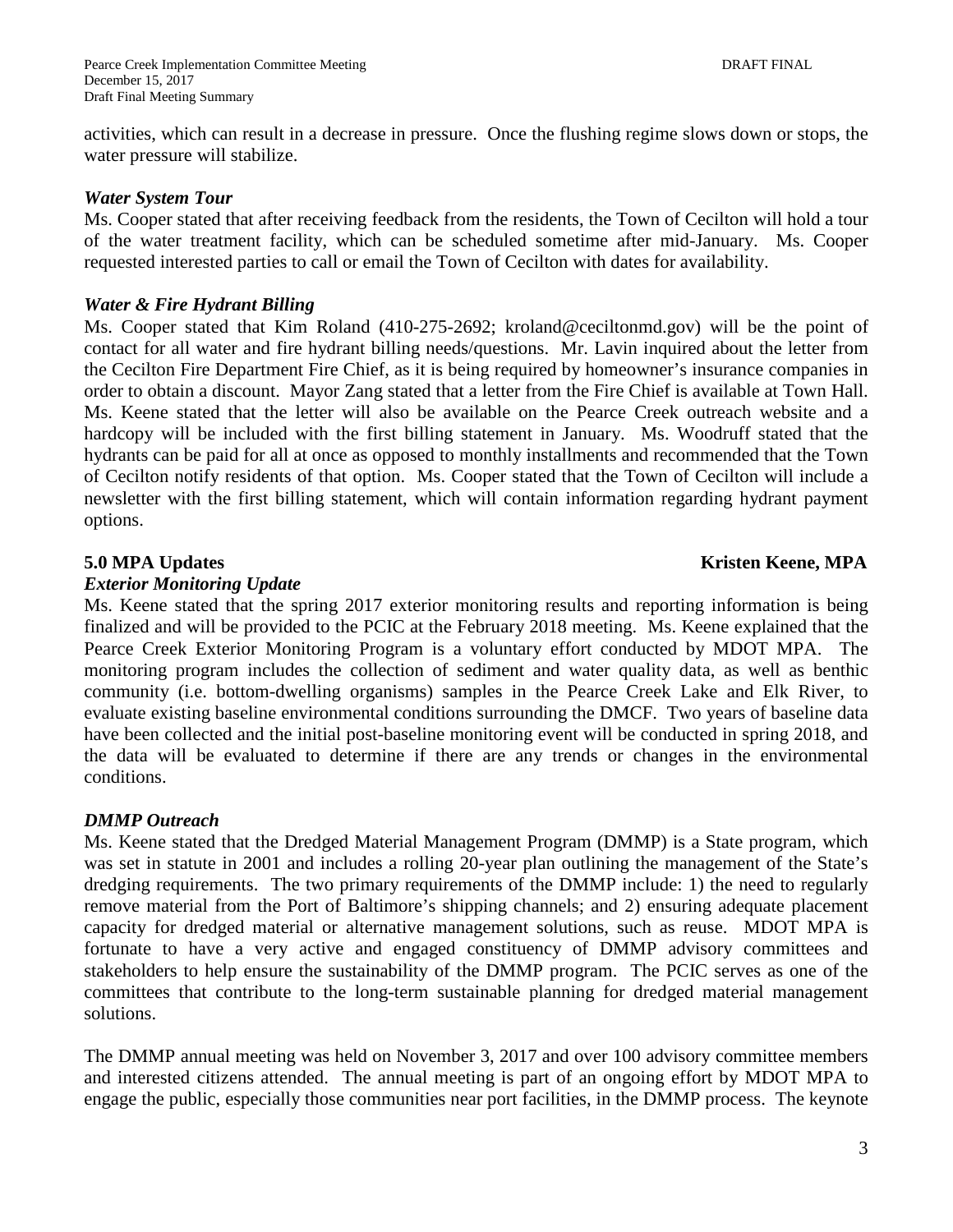speaker for the DMMP annual meeting was Colonel Edward P. Chamberlayne from the US Army Corps of Engineers Baltimore District. The 2017 DMMP highlights and accomplishments were reviewed with the attendees, and the 2017 DMMP Annual Report is available on the Pearce Creek outreach website in the Related Information section. The Pearce Creek project is included as one of the DMMP Annual Report recommendations, which states: "Maintain the schedule for the reopening of the Pearce Creek DMCF, currently expected during the fall/winter 2017, and the installation of a new drinking water supply system for nearby residents, currently expected by the end of May 2018. Continue to provide timely and transparent information to project partners and community residents throughout project development."

### *Funding Expiration Reminder*

Ms. Keene reminded the PCIC that September 8, 2017 was the official in-service date for the water system (when the waterlines were potable), and serves as the beginning of the 1-year funding window. Therefore, any dwellings that existed as of December 31, 2013 are eligible for MDOT MPA funding for connection to the water system until the funding expiration on September 8, 2018. Additionally, the CENAP-funded bottled water delivery service will also end on September 8, 2018 for those residents who are not connected to the waterline. Residents who wish to continue receiving bottled water via Eastern Shore Coffee and Water Company after connection to the public water system can contact Sarah Chandler (410-749-4494 or [sarah@easternshorecoffee.com\)](mailto:sarah@easternshorecoffee.com).

### **6.0 Citizen Comments Community Representatives**

#### *Feedback from the Community Members*

### Mr. Haines stated that since the BVE community has private roads, the community was supposed to sign the plans and the grading permit, but that has not happened. Mr. Haines went to the County and a signed copy of the grading permit cannot be located. Mr. Haines stated his belief that the roads were destroyed in BVE without a signed contract and without BVE consent. An Agreement between the Town of Cecilton and BVE stated the following in regard to the private roads: "Grantee shall, as a continuing condition to use said easement, promptly replace and restore as nearly as practicable to its immediately preceding condition. Such portion of the surface of the grantors property whether improved or unimproved may be disturbed by activities of the grantee in the course of implementing and using the easement hereby granted". BVE expects Cecilton to step in and replace the roads to the previous conditions. Mr. Haines also requested to see a signed grading permit.

Mr. Rogers stated that an Erosion and Sediment Control Plan was signed/approved by the County, but is unsure about the status of the grading permit. Mr. Haines stated that the grading plans were not followed per what was submitted. Mayor Zang stated that the Town of Cecilton has not received notice for being out of compliance, and the County has no record of any issues with the grading plan or the roads. Mr. Haines stated that his contact with Cecil County, Kordell Wilen, has stated that the contractor needed to stay within 5-10 feet of the pipeline trench, which was not done. The contractor did not have a permit to disturb 140,000 square feet of road. Mr. Rogers stated that the Town of Cecilton cannot take any action until it receives written notice from the County regarding a violation. Mayor Zang stated that he will contact Kordell Wilen to discuss further.

Ms. Woodruff stated that West View Shores has been happy with all the work, including the roads, being conducted and that there have been no issues.